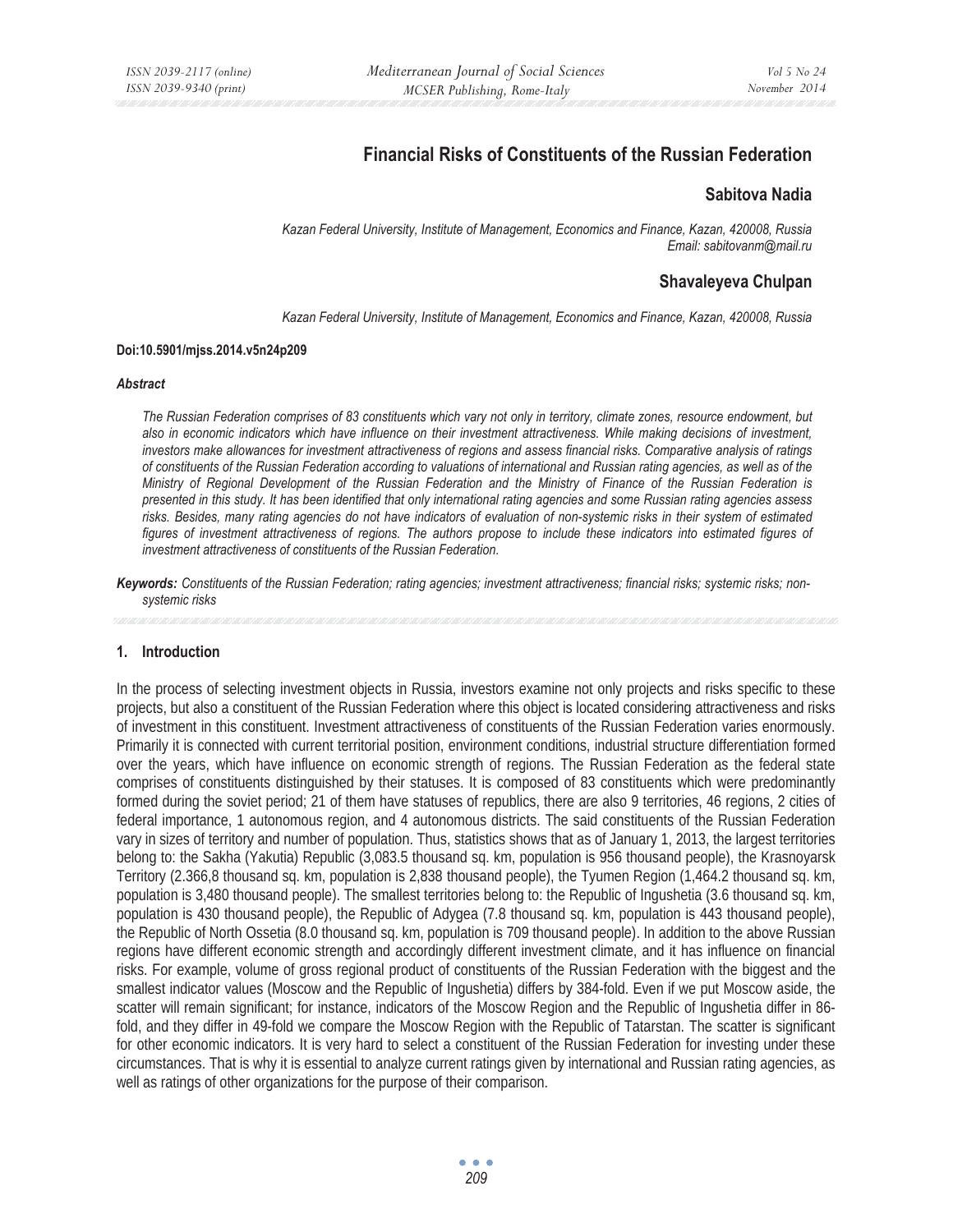# **2. Analysis of Primary Publications**

Scientific literature pays considerable attention to the issue of financial risks, for example Hommel U., M. Frenkel, M. Rudolf [1] But most of the studies are devoted to the examination of corporate risks. Particularly, studies of such authors as Paudyn, B. which learned the problem of budgetary health assessment by credit rating agencies [2], Li, C., C. Balding and M. Lee explored an influence of political risk on the public finance [3], Arnold, B., C. Borio, L. Ellis and F. Moshirian in their research paper analized various issues that need to be tackled when promoting financial stability, reviewing the progress made in certain key areas and the remaining challenges [4]. Less attention is paid to issues of financial risks in public sector, though this aspect of financial risks is illustrated in studies of R. Musgrave [5] and other researchers. But to our opinion not enough attention is paid to issues of evaluation of financial risks of constituents of the Federation in federal states, and especially in Russia.

# **3. Research Objective**

To examine investment attractiveness of constituents of the Russian Federation in terms of comparison of ratings of international and Russian rating agencies, as well as the Ministry of Regional Development of the Russian Federation and the Ministry of Finance of the Russian Federation, and evidentiate availability of indicators of evaluation of systemic and non-systemic risks.

# **4. Key Findings**

The Russian Federation and particularly its constituents are interested in attracting investments. First of all it is important to note that size and population of considerable part of constituents of the Russian Federation are larger than some European countries. According to the Constitution of the Russian Federation they have status of fully legitimate and independent economic entities. All of them shall be interested in development of their regions and accordingly apply efforts for building economic relations with other regions, attraction of investors including foreign investors either. Investors may diversify into private sector and public sector projects. In the first case investors are concerned about general economic and investment climate in the region, and accordingly about general risk. In the second case investors are concerned about trust in public authorities of this constituents of the Russian Federation, and accordingly about risk. That is why we suppose that risks of the public sector can also be divided in systemic and non-systemic.

Rating agencies are engaged in evaluation of attractiveness and risks of different economic entities including credit risks of public-law entities. That is why when investors select a region for investment, they may be guided by ratings assigned to constituents of the Russian Federation by rating agencies. The Ministry of Finance of the Russian Federation has included Fitch Ratings, Standard & Poor's, Moody's Investors Service into the register of accredited rating agencies. Such Russian rating agencies as Expert, AC&M (Analysis, Consultations and Marketing), Rus-Rating NRA (National Rating Agency) are also included in this register. The Ministry of Regional Development of Russia, as well as such magazines as Director General, public opinion foundations, etc. also makes independent assessment of development of constituents of the Russian Federation. The Ministry of Finance of the Russian Federation assesses regional financial management quality. All these data can be a basis for making financial decisions of investment in one or another region.

Foreign rating agencies assign credit ratings to regions upon respective request. Request to one of international rating agencies is an exclusive requirement of the Bank of Russia which is necessary for issuance of securities and their allocation in the Lombard List (Directive of the Central Bank #2861-U dated August 10, 2012). Decision about putting the Bank of Russia on the Lombard List is made by the Board of Directors of the Bank of Russia including and with due regard to one of the following rating agencies: Fitch Ratings, Standard & Poor's, Moody's Investors Service. But in a number of instances some constituents of the Russian Federation address international rating agencies even in the absence of issuance of regional securities. We can exemplify it by the Republic of Tatarstan which has not effected issuance of regional securities, but it has ratings of international rating agencies. Thus, in January 2014, international rating agency Fitch Ratings confirmed long-term foreign and local currency issuer default rating (IDR) of the Republic of Tatarstan of the Russian Federation at BBB and short-term foreign currency IDR at F3. National long-term rating has been confirmed at the rate of AAA(rus). Long-term rating outlook was considered as sustainable. In this case the Republic of Tatarstan needs these international ratings for presenting the republic as a region with congenial investment climate.

When international rating agencies assess regions, they do not disclose their methodology, so we do not know what indicators form their basis, and if non-systemic risks are taken into account. It is possible that these risks are not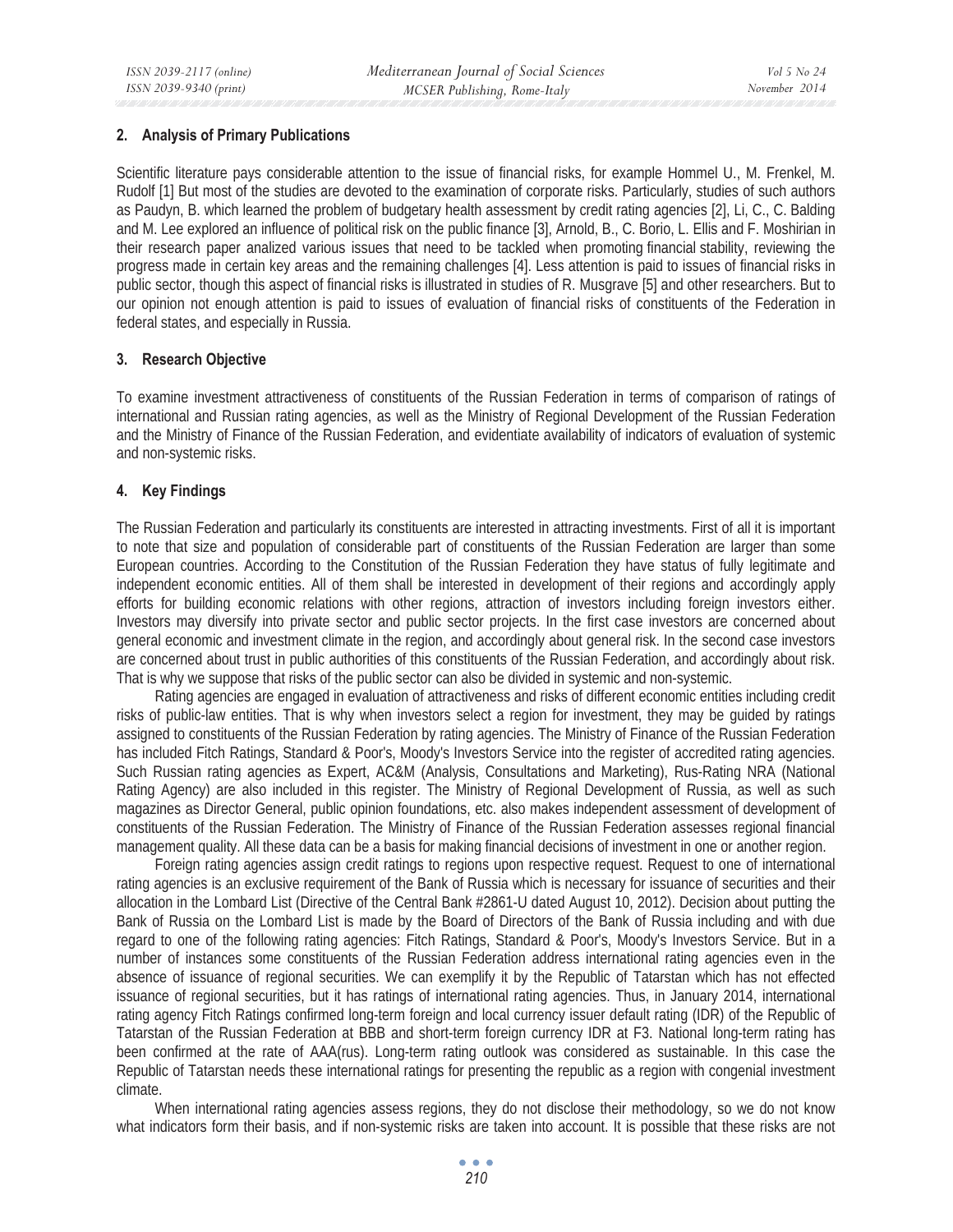taken into account. Assessments are made with the aid of both international and national scale. Thereat performed analysis has revealed that 48 of 83 constituents of the RF had international ratings (33 constituents in Fitch Ratings, 16 constituents in Standard & Poor's, 21 constituents in Moody's). But all these ratings are at different days and it is hard to match them. Considerable part (videlicet 35) of constituents of the Russian Federation has not addressed international rating agencies over the last five years, accordingly it is impossible to evaluate their investment attractiveness. Until 2012 rating of a constituent of the RF was valid within one year, but the statute about ratings was altered in 2013, and now rating has to be confirmed on a twice a year basis. We have carried out an analysis of evaluations of credit risks of constituents of the Russian Federation given by international rating agencies. According to evaluation of such international agencies as Fitch Ratings and Moody's such regions as city of Moscow, St. Petersburg, the Republic of Tatarstan, the Republic of Bashkortostan, the Khanty–Mansi Autonomous District are inside the top five of constituents of the Russian Federation with ratings BBB and Baa1 correspondingly. This rating means that these regions has satisfactory credit worthiness, currently low credit risk expectations, appropriate aptitude to discharge financial obligations in due time. International rating agency Standard & Poor's gives similar BBB rating to such constituents of the RF as cities of Moscow and St. Petersburg, the Khanty–Mansi Autonomous District, the Republic of Bashkortostan, and the Yamalo-Nenets Autonomous District. Therefore, it may be noted that evaluations of credit risks of constituents of the Russian Federation given by different international rating agencies coincide. Reasons of such coincidence are quote understandable: Moscow and St. Petersburg are Russian financial hubs, the Khanty–Mansi and the Yamalo-Nenets Autonomous Districts are main suppliers of oil and gas for export. The Republics of Tatarstan and Bashkortostan also produce oil, but other industrial fields are developed either.

For the sake of completeness of our research we made analysis of constituents of the Russian Federation included into one of the most developed federal districts of the Russian Federation, namely the Volga Federal District (Table 1).

| 3.151131131119990110100   |                       |                           |                            |
|---------------------------|-----------------------|---------------------------|----------------------------|
| Constituents of the RF    | Fitch                 | <b>Standard and Poors</b> | Moody's                    |
| Perm Territory            |                       |                           | Withdrawn in 2009          |
| Republic of Bashkortostan |                       | BBB-(April, 2013)         | Baa3 (June, 2013)          |
| Orenburg Region           | BB (October, 2012)    |                           |                            |
| <b>Ulyanovsk Region</b>   | BB- (November, 2008)  |                           |                            |
| Samara Region             |                       | BB+ (November, 2013)      | Ba1 (July, 2013)           |
| Chuvash Republic          | BB+ (January, 2014)   |                           | Ba2 (September, 2013)      |
| <b>Udmurt Republic</b>    | BB (November, 2013)   |                           |                            |
| Republic of Tatarstan     | BBB (January, 2014)   |                           | Baa3 (November, 2013)      |
| Kirov Region              | BB- (August, 2013)    |                           |                            |
| Penza Region              | BB (September, 2013)  |                           |                            |
| Mari El Republic          | BB (November, 2013)   |                           |                            |
| Saratov Region            |                       |                           | Revoked in February, 2013  |
| Republic of Mordovia      |                       |                           | <b>B1 (February, 2013)</b> |
| Nizhni Novgorod Region    | BB- (September, 2013) |                           | Ba2 (November, 2007)       |

**Table 1.** Credit rating of constituents of the Russian Federation included into the Volga Federal District given by international rating agencies\*

\*(the latest date of an update is stated within the brackets)

The table is made according to data from official websites of financial authorities of the RF entities included into the Volga Federal District.

In 2013 only 10 of 14 constituents of the Russian Federation included into the Volga Federal District had international ratings. Four constituents of the RF do not have ratings: the Ulyanovsk Region confirmed its last rating in 2008, the Orenburg Region - in 2012, rating of the Perm Territory was withdrawn in 2009, rating of Saratov region - in February, 2013. That is why we cannot assess credit ratings of these constituents of the RF. Two constituents of the RF - the Republics of Tatarstan and Bashkortostan - have the high credit ratings. Such constituents of the Russian Federation as Kirov, Penza, Samara, Nizhni Novgorod Regions, Republics of Chuvashia, Mordovia and Mari El have BBB rating. This is a speculative rating which means default risk exposure. Thus, it may be noted that considerable part of the Volga Federal District regions are in zone of credit risk.

Russian rating agencies usually make evaluation of economic and social situation or investment attractiveness of regions assigning relevant ratings. Thereat they take into account different indicators including scope and efficiency of economy, budget and social sphere, etc. Rating agencies Expert and NRA make evaluation of investment risks of constituents of the Russian Federation. Thereat only Expert rating agency defines general investment risk per totality of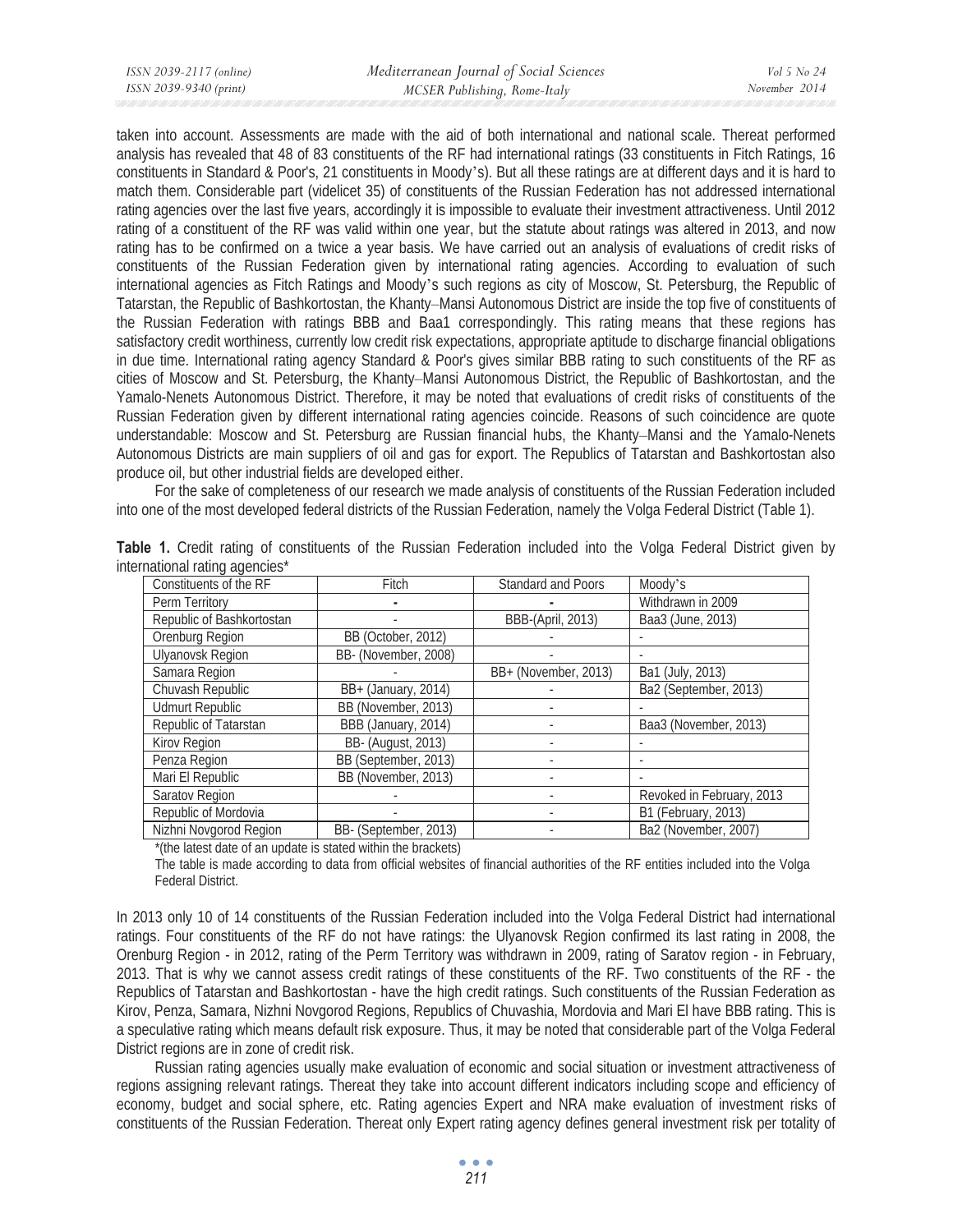social, economic, finance, ecological, criminal and administrative risks. I.e. in this case we can take that non-systemic risks are taken into account when risks are evaluated. Other rating agencies show only a place of a region in attractiveness list, and we do not know what types of risks are taken into account. Constituents of the Russian Federation with the highest ratings of Russian rating agencies at the end of 2012 are presented in Table 2, and constituents of the RF with the lowest ratings are presented in Table 3.

| Expert RA (rating agency)         |             | RIA-Rating RA          |                | AC&M RA                |                | <b>NRA</b>             |                 |
|-----------------------------------|-------------|------------------------|----------------|------------------------|----------------|------------------------|-----------------|
| Constituents of the RF            | <b>Risk</b> | Constituents of the RF | Place          | Constituents of the RF | Place          | Constituents of the RF | Place           |
| <b>Moscow</b>                     | 1Α          | <b>Moscow</b>          |                | <b>Moscow</b>          |                | <b>Moscow</b>          | IC1             |
| <b>Moscow Region</b>              | 1A          | St. Petersburg         | $\mathfrak{D}$ | Khanty-Mansi AD        | $\mathfrak{D}$ | Sakhalin Region        | IC <sub>1</sub> |
| St. Petersburg                    | 1A          | Khanty-Mansi AD        | 3              | Nenets AD              | 3              | <b>Belgorod Region</b> | IC2             |
| <b>Krasnodar Territory</b>        | 1Α          | <b>Tyumen Region</b>   | 4              | Yamalo-Nenets AD       | 4              | Moscow Region          | IC2             |
| Republic of Tatarstan             | 1A          | Moscow Region          | 5              | <b>Tyumen Region</b>   | 5              | Republic of Tatarstan  | IC <sub>2</sub> |
| Belgorod Region                   | 2A          | Sverdlovsk Region      | 6              | St. Petersburg         | 6              | St. Petersburg         | IC2             |
| Rostov Region                     | 2A          | Republic of Tatarstan  |                | Sakhalin Region        |                | <b>Tyumen Region</b>   | IC2             |
| Voronezh Region                   | 3A1         | Yamalo-Nenets AD       | 8              | Moscow Region          | 8              | Kaliningrad Region     | IC <sub>3</sub> |
| Lipetsk Region                    | 3A1         | Samara Region          | 9              | Perm Territory         | 9              | Kaluga Region          | IC3             |
| Tambov Region<br>Leningrad Region | 3A1         | Leningrad Region       | 10             | Sverdlovsk Region      | 10             | Kamchatka Territory    | IC3             |

| <b>Table 2.</b> Constituents of the Russian Federation with the highest ratings at the end of 2012 |
|----------------------------------------------------------------------------------------------------|
|----------------------------------------------------------------------------------------------------|

The table is made according to data from Russian rating agencies [6] - [10].

According to the majority of rating agencies, city of Moscow has the best rating among Russian regions at the end of 2012. As for ratings of other constituents of the Russian Federation, rating agencies do not evaluate them identically. For instance, rating agency Expert made expert evaluation of economic strength and risks for all 83 constituents of the Russian Federation summarizing the results of their activity at the end of 2012. Thereat such constituents of the Russian Federation as Moscow, the Moscow Region, St. Petersburg, the Krasnodar Territory, and the Republic of Tatarstan joined the ranks of regions with maximum potential and minimum risk. Thereat Republics of Ingushetia, Chechnya, and Tyva have low potential and extreme risk. Rating agency RIA-rating makes similar expert evaluation of constituents of the Russian Federation, but situation in this list is somewhat different at the end of 2012. The list is headed by cities of Moscow and St. Petersburg, the Khanty–Mansi Autonomous District, the Tyumen Region, the Moscow Region. The Republic of Tatarstan is only on the seventh place. The Altai Republic (83 place), the Tyva Republic (82 place), the Republic of Ingushetia (81 place) are classified as weak regions.

| Expert RA (rating agency)                                                            |             | RIA-Rating RA                        |       | AC&M RA                              |       | <b>NRA</b>                           |                 |
|--------------------------------------------------------------------------------------|-------------|--------------------------------------|-------|--------------------------------------|-------|--------------------------------------|-----------------|
| Constituents of the RF                                                               | <b>Risk</b> | Constituents of the RF               | Place | Constituents of the RF               | Place | Constituents of the RF               | Place           |
| Tyva Republic                                                                        | 3D          | Altai Republic                       | 83    | Republic of North Ossetia-<br>Alania | 83    | Tyva Republic                        | IC <sub>9</sub> |
| Republic of Ingushetia                                                               | 3D          | Tyva Republic                        | 82    | Republic of Mordovia                 | 82    | Republic of Kalmykia                 | IC <sub>9</sub> |
| Chechen Republic                                                                     | 3D          | Republic of Ingushetia               | 81    | Chechen Republic                     | 81    | Karachay-Cherkess<br>Republic        | IC <sub>9</sub> |
| Chukotka AD                                                                          | 3C2         | Jewish AD                            | 80    | Kabardino-Balkar Republic            | 80    | Republic of North Ossetia-<br>Alania | IC <sub>8</sub> |
| Jewish AD                                                                            | 3C2         | Republic of North Ossetia-<br>Alania | 79    | Republic of Ingushetia               | 79    | Mari El Republic                     | IC <sub>8</sub> |
| Magadan Region                                                                       | 3C2         | Kabardino-Balkar Republic            | 78    | Altai Republic                       | 78    | Republic of Ingushetia               | IC <sub>8</sub> |
| Kamchatka Territory                                                                  | 3C2         | Republic of Kalmykia                 | 77    | Republic of Dagestan                 | 77    | Kirov Region                         | IC <sub>8</sub> |
| Altai Republic                                                                       | 3C2         | Chechen<br>Republic                  | 76    | Karachay-Cherkess<br>Republic        | 76    | Kabardino-Balkar Republic            | IC <sub>8</sub> |
| Republic of North Ossetia-<br>Alania                                                 | 3C2         | Chukotka AD                          | 75    | Tyva Republic                        | 75    | Zabaykalsky Territory                | IC <sub>8</sub> |
| Kabardino-Balkar Republic;<br>Karachay-Cherkess<br>Republic;<br>Republic of Kalmykia | 3C2         | Karachay–Cherkess<br>Republic        | 74    | Kostroma Region                      | 74    | Chechen Republic                     | IC7             |

**Table 3.** Constituents of the Russian Federation with the lowest ratings at the end of 2012

The table is made according to data from Russian rating agencies [6] - [10].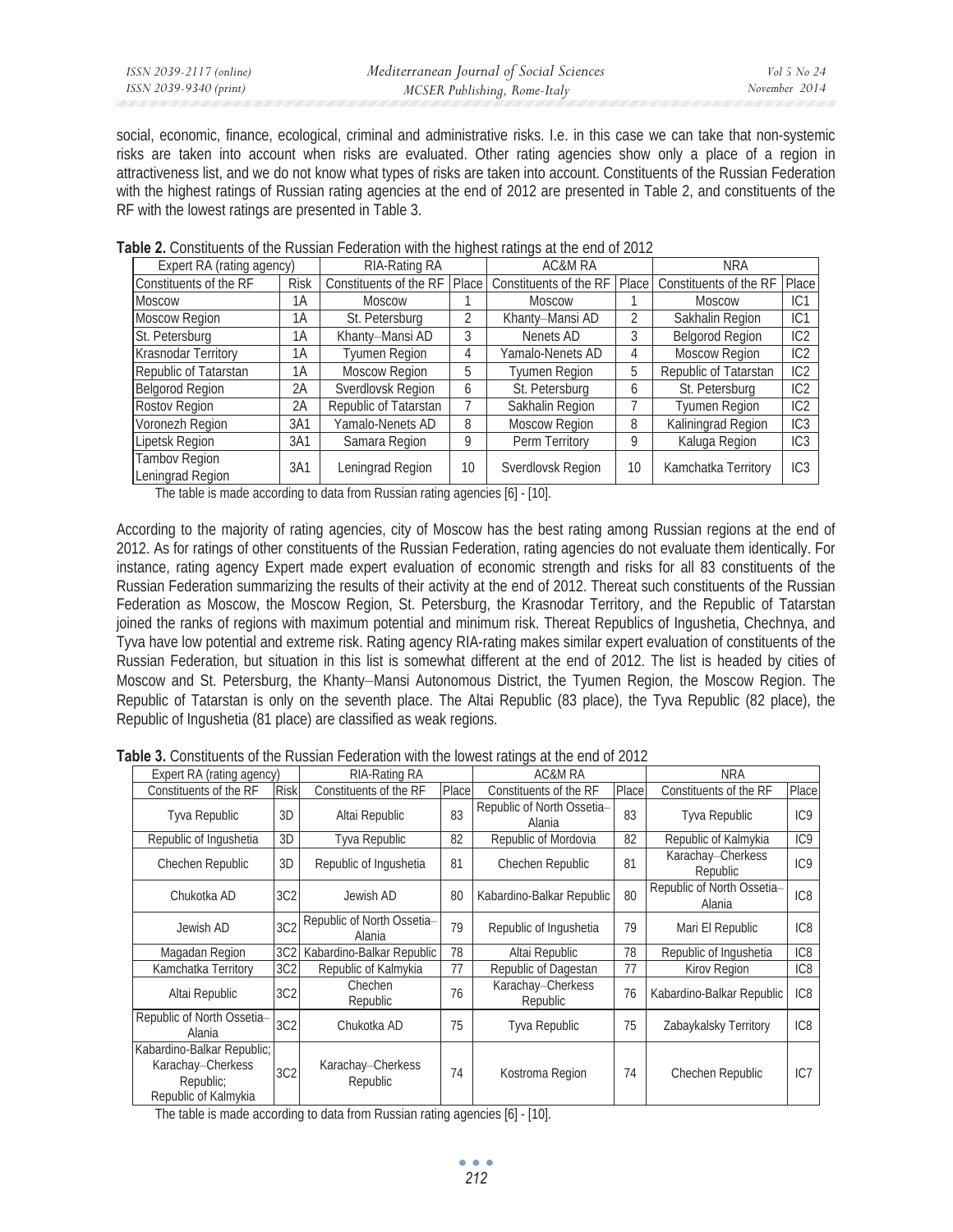Rating agency AC&M in spite of Moscow includes the Khanty–Mansi Autonomous District, the Nenets Autonomous District, the Yamalo-Nenets Autonomous District, and the Tyumen Region into top five. Republics of Altai (83 place), Tyva (82 place), Ingushetia (81 place), the Jewish Autonomous Region (80 place), the Republic of North Ossetia–Alania (79 place) are classified as the weakest regions. Rating agency NRA in spite of Moscow includes the Sakhalin Region (with rating similar to Moscow), the Belgorod Region, the Moscow Region, and the Republic of Tatarstan into top five. Republics of Tyva, Kalmykia, Karachay–Cherkess, North Ossetia–Alania, and Mari El are classified as the weakest regions. Therefore, expert evaluation of constituents of the Russian Federation made by Russian expert agencies differs. Reason of such evaluation diversity lies in their methodologies which in most cases are not disclosed.

To make the picture complete we carried out more detailed analysis of ratings and risks of constituents of the Russian Federation included into the Volga Federal District (Table 4).

**Table 4.** Rating of constituents of the Russian Federation included into the Volga Federal District given by Russian rating agencies at the end of 2012

| Constituents of the RF    | Expert RA (rating agency) | RIA-Rating RA | AC&M RA | <b>NRA</b>      |
|---------------------------|---------------------------|---------------|---------|-----------------|
| Perm Territory            | 2Β                        |               | 9       | IC4             |
| Republic of Bashkortostan | 2B                        | 13            | 12      | IC4             |
| Orenburg Region           | 3B1                       | 22            | 25      | IC4             |
| <b>Ulyanovsk Region</b>   | 3B1                       | 46            | 41      | IC5             |
| Samara Region             | 2B                        | 9             | 14      | IC3             |
| Chuvash Republic          | 3B1                       | 51            | 54      | IC <sub>6</sub> |
| <b>Udmurt Republic</b>    | 3B1                       | 44            | 44      | IC5             |
| Republic of Tatarstan     | 1A                        |               | 23      | IC2             |
| Kirov Region              | 3B1                       | 58            | 57      | IC <sub>8</sub> |
| Penza Region              | 3B1                       | 57            | 71      | IC <sub>6</sub> |
| Mari El Republic          | 3B2                       | 71            | 73      | IC <sub>8</sub> |
| Saratov Region            | 3B1                       | 43            | 61      | IC5             |
| Republic of Mordovia      | 3B2                       | 66            | 82      | IC <sub>6</sub> |
| Nizhni Novgorod Region    | 2B                        | 17            | 31      | IC4             |

The table is made according to data from Russian rating agencies [6] - [10].

The study has revealed that Expert, NRA and RIA-Rating assigned minimum risk to the Republic of Tatarstan at the end of 2012, though AC&M rating agency assigned just the third place to the Republic of Tatarstan. Per totality of ratings (3 of 4) the second place belongs to the Samara Region, and the third place belongs to the Republic of Bashkortostan. Therefore, it is important to note that Russian rating agencies assign quite high rating to the Perm Territory, though it does not have rating from international rating agencies. Therefore, AC&M rating agency gives it the 9th place which is above the Republic of Tatarstan, the Samara Region, and the Republic of Bashkortostan. According to the data of Expert rating agency, the highest investments risk is observed in the Mari El Republic and the Republic of Mordovia (3B2), and according to data of NRA rating agency - the Kirov Region and the Mari El Republic (IC8). In the rating of RIA-Rating last places belong to the Mari El Republic (71), the Republic of Mordovia (66), and the Kirov region (58), and in the rating of AC&M - the Republic of Mordovia (82), the Mari El Republic (73), and the Penza Region (71). Conclusion concerning investment attractiveness and risks of the Volga Federal District regions is obvious. Both international and Russian rating agencies acknowledge that two constituents of the RF, namely the Republic of Tatarstan and the Republic of Bashkortostan, are the most attractive and the least risk-related. Russian rating agencies acknowledge that Republics of Mari El and Mordovia are the least attractive regions.

In the process of evaluation of investment attractiveness and risks of regions, investors may use ratings of the Ministry of Regional Development of the Russian Federation. Every year the Ministry estimates summary index of economic and social situation of regions. At that, development of the real sector of economy, investment attractiveness, incomes and employment of population, indicators of budgetary system of a region are evaluated. According to the evaluation of the Ministry of Regional Development of the RF for 2012, the Tyumen Region, the Khanty–Mansi Autonomous District, the Yamalo-Nenets Autonomous District, the Sakhalin Region, the city of Moscow are included into top five. The Republic of Altai (83), the Altai Territory (82), the Republic of North Ossetia–Alania (81), the Ivanov Region (82), the Kurgan Region (79) are included into last five places. The Ministry of Regional Development of the Russian Federation evaluates regions by also their investment attractiveness. This rating differs from general rating of economic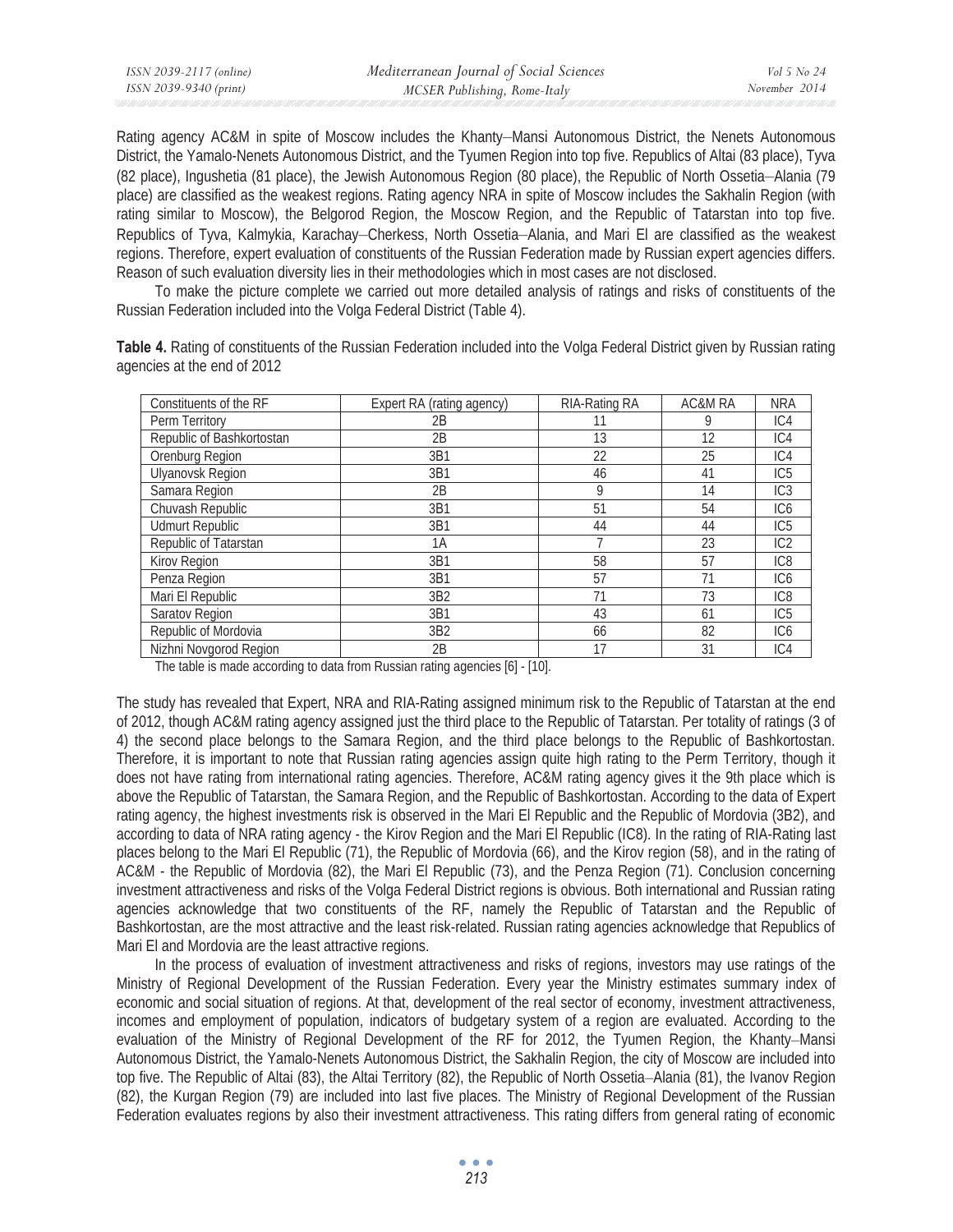| ISSN 2039-2117 (online) | Mediterranean Journal of Social Sciences | Vol 5 No 24   |
|-------------------------|------------------------------------------|---------------|
| ISSN 2039-9340 (print)  | MCSER Publishing, Rome-Italy             | November 2014 |
|                         |                                          |               |

and social situation of Russian regions. The rating of investment attractiveness is estimated on the basis of such indicators as construction, construction growth rate, accommodation deployment, investments into nominal capital, proportion of profit-making companies. Such regions as the Tyumen District, the Krasnodar Territory, the Khanty–Mansi Autonomous District, the Leningrad Region, and the Nenets Autonomous District are in the top five of this rating. The Ivanov Region (83), the Republic of North Ossetia–Alania (82), the Chechen Republic (81), the Kurgan Region (80), the Republic of Tyva (79) are included into last five places. Comparison of two abovementioned ratings gives evidence that rating of evaluation of economic and social situation and rating of investment attractiveness slightly differ. The Tyumen Region and the Khanty–Mansi Autonomous District are in the top five of both ratings. The Republic of North Ossetia– Alania, the Ivanov Region, and the Kurgan Region are also included into last five places in both ratings. Moreover these ratings do not coincide with ratings of some Russian rating agencies. Certainly, this divergence is connected with divergence in evaluation methodology. But in contradistinction to rating agencies, the Ministry of Regional Development of the Russian Federation discloses its rating methodology. Analysis of methodology of making of summary index of economic and social situation and rating of investment attractiveness of regions has revealed that there are not any indicators characterizing non-systemic risks. These are risks considering management quality in a region. We suppose that these indicators shall be also evaluated. In that vein we note that annual evaluation of regional finance management quality published by the Ministry of Finance of the Russian Federation is of interest. The Ministry of Finance of the Russian Federation divides all constituents of the Russian Federation into three groups. These are regions with:

- high regional finance management quality;
- proper regional finance management quality;
- bad regional finance management quality.

There are 23 constituents of the Russian Federation in the first group, 54 constituents in the second group, 6 constituents in the third group. What's interesting is that regions, which were in the last five in all ratings, are in the first group with high regional finance management quality. They are, for instance, the Kurgan Region, the Republic of Tyva, the Altai Republic, the Altai Territory. At the same time constituents of the RF, which are among last constituents in other ratings, are in the group with bad regional finance management quality: the Republic of North Ossetia–Alania, the Republic of Mordovia, the Republic of Ingushetia. Of course we understand that this evaluation is single-ended and connected with evaluation of activities of financial authorities of constituents of the Russian Federation. In this evaluation they used following 7 criteria: budget planning, budget execution, debt management, financial arrangements with municipal units, government property management and state service delivery, budget process accountability, as well as indicators characterizing execution of Russian Federation Presidential Decrees dated May 7, 2012. To our opinion, there are criteria referring to evaluation of systemic and non-systemic risks and at the same time to the budget sphere in this evaluation system. These rating may be useful for investors in evaluation of their risks, especially in case of investment in publicly owned projects.

#### **5. Conclusion**

Having analyzed various evaluations of credit risks, economic and social situations, investment attractiveness of constituents of the Russian Federation made by international and Russian rating agencies, the Ministry of Regional Development of the Russian Federation, the Ministry of Finance of the Russian Federation, it can be noted that ratings differ. It is conditioned by differences in their methodologies. But as a rule rating agencies do not disclose their methodologies. Nevertheless, speak by disclosed information, indicators of regions dependence on business cycle revenues, activeness and participation in co-financing program, amount of public investments are not taken into account in evaluation of regions. On the one hand business cycle revenues provide advantages to constituents of the Russian Federation which have such revenues. For example, only 3 of 14 constituents of the Russian Federation in the Volga Federal District have business cycle revenues, and these regions are the Republic of Tatarstan, the Republic of Bashkortostan, and the Samara Region. These revenues are connected with oil and gas component of their economies. It explains their high rating just as among constituents of the district so generally in the Russian Federation. But along with this it shall be understood that their business cycle risks are higher. We also suppose that in the process of evaluation of risks of regions we shall take into account investment activity of public authorities in the context of their participation in different investment projects on co-financing programs. Besides, rating agencies generally use indicators of investment amount in their evaluation. But we suppose that indicators of amount of public investments including investments from own funds are of interest for evaluation of non-systemic risks.

The fundamental problem of Russian regions lies in lack of concern in increasing their capabilities for attraction of investors into regions. Participation in co-financing programs, amounts of public capital contributions from own funds give